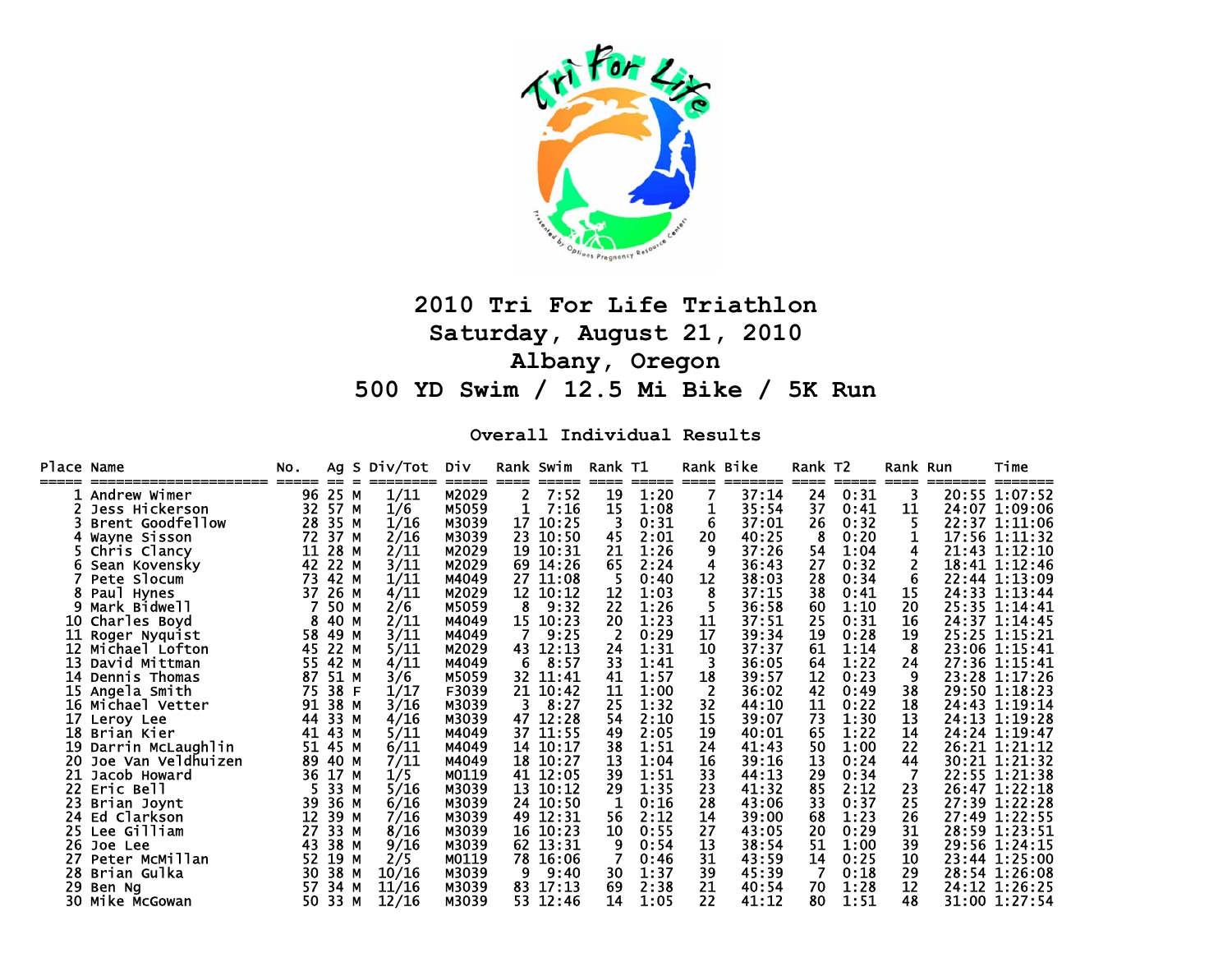| 31 Jill Schuldt             | 68<br>52 F                         | 1/5   | F5059 | 8:53<br>4    | 18 | 1:19 | 47:47<br>49 | 78 | 1:44 | 33 | 29:04 1:28:47 |
|-----------------------------|------------------------------------|-------|-------|--------------|----|------|-------------|----|------|----|---------------|
| 32 Terry Fitzpatrick        | 21 54 M                            | 4/6   | M5059 | 25 10:51     | 85 | 3:19 | 52<br>48:22 | 82 | 2:02 | 17 | 24:40 1:29:14 |
| Nikki Williams<br>33.       | 95<br>36 F                         | 2/17  | F3039 | 61 13:28     | 47 | 2:02 | 26<br>42:51 | 47 | 0:56 | 42 | 30:10 1:29:27 |
| 34 Tracy Berg               | - 6<br>19 F                        | 1/3   | F0119 | 31 11:28     | 50 | 2:06 | 42<br>46:43 |    | 0:13 | 35 | 29:37 1:30:07 |
|                             |                                    |       |       |              |    |      |             | 2  |      |    |               |
| 35 Daniel Thom              | 85<br>15 M                         | 3/5   | M0119 | 11 10:10     | 27 | 1:34 | 50<br>47:59 | 3  | 0:14 | 45 | 30:24 1:30:21 |
| 36 Brian Gervais            | 26<br>32 M                         | 13/16 | M3039 | 45 12:25     | 81 | 3:17 | 47:27<br>46 | 63 | 1:20 | 21 | 26:18 1:30:47 |
| 37<br>Ashley Tomasini       | 88 30<br>F                         | 3/17  | F3039 | 51 12:41     | 31 | 1:38 | 36<br>44:25 | 39 | 0:45 | 56 | 32:15 1:31:44 |
| 38 Andrea Braunger          | -9<br>31 F                         | 4/17  | F3039 | 34 11:47     | 74 | 2:54 | 44:39<br>37 | 91 | 2:39 | 43 | 30:13 1:32:12 |
| Chantelle Goodfellow<br>39. | 29<br>32 F                         | 5/17  | F3039 | 72 14:33     | 71 | 2:39 | 29<br>43:28 | 59 | 1:08 | 51 | 31:22 1:33:10 |
| 40<br>Travis Cox            | 14 15 M                            | 4/5   | M0119 | 8:54<br>5    | 28 | 1:34 | 76<br>54:28 | 4  | 0:14 | 28 | 28:18 1:33:28 |
| 41<br>Joel Abrams           | 1<br>55 M                          | 5/6   | M5059 | 36 11:53     | 57 | 2:13 | 58<br>49:04 | 35 | 0:39 | 37 | 29:47 1:33:36 |
| 42<br>Dale Etherton         | 19<br>63 M                         | 1/1   | M6099 | 57 12:56     | 63 | 2:21 | 35<br>44:21 | 84 | 2:09 | 58 | 32:41 1:34:28 |
| 43<br>Patrick Tavlor        | 81 31 M                            | 14/16 | M3039 | 29<br>11:10  | 42 | 1:58 | 30<br>43:43 | 43 | 0:49 | 82 | 37:32 1:35:12 |
| 44 Garrett Fletcher         | 22 28 M                            | 6/11  | M2029 | 12:00<br>38. | 82 | 3:17 | 46:01<br>41 | 81 | 1:54 | 55 | 32:12 1:35:24 |
| 45 Jennifer Beathe          | -4<br>35 F                         | 6/17  | F3039 | 11:52<br>35. | 51 | 2:07 | 45<br>47:16 | 62 | 1:15 | 60 | 33:01 1:35:31 |
|                             |                                    |       |       |              |    |      |             |    |      |    |               |
| Julia Hilll<br>46           | 24 F<br>33                         | 1/8   | F2029 | 64 13:45     | 66 | 2:24 | 59<br>49:17 | 30 | 0:34 | 36 | 29:37 1:35:37 |
| 47<br>Catherine Thom        | 84 45 F                            | 1/10  | F4049 | 20 10:34     | 46 | 2:01 | 66<br>51:22 | 6  | 0:16 | 54 | 31:30 1:35:43 |
| Luke Snelling<br>48         | 77 23 M                            | 7/11  | M2029 | 67 14:09     | 34 | 1:43 | 51:39<br>70 | 31 | 0:36 | 27 | 28:02 1:36:09 |
| 49<br>Diane Mitchell        | 54<br>50 F                         | 2/5   | F5059 | 71 14:29     | 37 | 1:50 | 34<br>44:18 | 49 | 0:59 | 68 | 34:44 1:36:20 |
| 50 Brian Wadlow             | 78 33 M                            | 15/16 | M3039 | 66 14:01     | 90 | 4:09 | 48<br>47:42 | 44 | 0:49 | 40 | 29:57 1:36:38 |
| 51<br>Kendall Smith         | 76<br>22<br>F                      | 2/8   | F2029 | 56 12:52     | 55 | 2:11 | 43<br>46:46 | 48 | 0:57 | 62 | 33:52 1:36:38 |
| 52.<br>Heather Weir         | 30<br>94<br>F                      | 7/17  | F3039 | 33<br>11:44  | 58 | 2:15 | 68<br>51:29 | 23 | 0:30 | 53 | 31:29 1:37:27 |
| 53.<br>Lora Dowless         | 15<br>-48<br>F                     | 2/10  | F4049 | 42 12:09     | 78 | 3:03 | 65<br>51:14 | 88 | 2:24 | 34 | 29:11 1:38:01 |
| 54 Catherine Zipp           | 97 48 F                            | 3/10  | F4049 | 44 12:15     | 60 | 2:19 | 55<br>48:54 | 41 | 0:48 | 63 | 33:59 1:38:15 |
| 55.<br>John Fortes          | 23<br>25 M                         | 8/11  | M2029 | 84 17:34     | 68 | 2:27 | 38<br>44:42 | 55 | 1:04 | 57 | 32:39 1:38:26 |
| Jeff Frisk<br>56.           | 25 45 M                            | 8/11  | M4049 | 93 22:53     | 40 | 1:53 | 25<br>42:45 | 66 | 1:22 | 41 | 29:58 1:38:51 |
| 57<br>Judy Homer            | 34 47 F                            | 4/10  | F4049 | 14:28<br>70  | 67 | 2:26 | 44<br>46:56 | 56 | 1:05 | 64 | 34:04 1:38:59 |
| 58 Mariah Dowless           | 16<br>18<br>F                      | 2/3   | F0119 | 12:04<br>40  | 80 | 3:13 | 50:57       | 90 | 2:35 | 46 | 30:24 1:39:13 |
|                             | 82 34                              | 8/17  |       | 12:29        | 44 | 2:00 | 64<br>63    | 21 |      |    |               |
| 59.<br>Shannon Taylor       | F                                  |       | F3039 | 48           |    |      | 50:54       |    | 0:29 | 61 | 33:31 1:39:23 |
| Jennifer Mason<br>60.       | 48<br>40 F                         | 5/10  | F4049 | 54 12:49     | 35 | 1:45 | 54<br>48:48 | 40 | 0:46 | 72 | 35:20 1:39:28 |
| 61<br>Peter Ogle            | 59<br>56 M                         | 6/6   | M5059 | 87 18:17     | 83 | 3:18 | 53<br>48:38 | 32 | 0:36 | 32 | 29:00 1:39:49 |
| 62.<br>Teresa Warren        | 93<br>34 F                         | 9/17  | F3039 | 26 11:07     | 26 | 1:33 | 48:57<br>56 | 58 | 1:07 | 79 | 37:12 1:39:56 |
| 63<br>William Nelson        | 56<br>38 M                         | 16/16 | M3039 | 75 15:00     | 43 | 1:58 | 47<br>47:29 | 45 | 0:50 | 73 | 35:36 1:40:53 |
| 64 Debi Burton              | 10 41 F                            | 6/10  | F4049 | 11:19<br>30. | 72 | 2:45 | 71<br>52:09 | 77 | 1:43 | 74 | 35:40 1:43:36 |
| 65 Spencer Stanfield        | 79<br>25 M                         | 9/11  | M2029 | 90 19:04     | 4  | 0:34 | 67<br>51:22 | 75 | 1:36 | 50 | 31:05 1:43:41 |
| 66 Kathy Eckert-Mason       | 17 52<br>F                         | 3/5   | F5059 | 9:41<br>10   | 53 | 2:09 | 53:17<br>73 | 83 | 2:04 | 76 | 36:38 1:43:49 |
| 67<br>Angela Miller         | 53<br>35<br>F                      | 10/17 | F3039 | 63 13:36     | 17 | 1:14 | 74<br>53:53 | 9  | 0:20 | 70 | 34:50 1:43:53 |
| 68 Leah Ringham             | 65 29<br>F                         | 3/8   | F2029 | 60 13:12     | 23 | 1:30 | 53:58<br>75 | 16 | 0:27 | 69 | 34:47 1:43:54 |
| 69<br>Miranda Justus        | 40<br>33<br>F                      | 11/17 | F3039 | 28<br>11:08  | 73 | 2:53 | 77<br>54:37 | 17 | 0:27 | 71 | 34:50 1:43:55 |
| Annalise Jones<br>70.       | 38 26 F                            | 4/8   | F2029 | 50 12:39     | 75 | 2:58 | 72<br>52:35 | 71 | 1:29 | 66 | 34:24 1:44:05 |
| 71<br>Cindy Cooper          | 13<br>-40<br>F                     | 7/10  | F4049 | 68 14:12     | 61 | 2:19 | 51<br>48:05 | 34 | 0:38 | 84 | 39:20 1:44:34 |
| 72 Karen Stadele            | 113<br>F<br>-46                    | 8/10  | F4049 | 73.<br>14:46 | 77 | 3:00 | 57<br>49:02 | 67 | 1:22 | 77 | 36:52 1:45:02 |
| 73<br>Sondra Seilstad       | 70<br>23<br>F                      | 5/8   | F2029 | 39<br>12:03  | 52 | 2:08 | 61<br>50:01 | 22 | 0:29 | 88 | 42:04 1:46:45 |
| 74 Mackenzie Bangs          | $\overline{\mathbf{3}}$<br>16<br>F | 3/3   | F0119 | 77 15:04     | 36 | 1:48 | 84 1:00:36  | 36 | 0:40 | 30 | 28:55 1:47:03 |
| 75 Kim Ludwick              | 46<br>38<br>F                      | 12/17 | F3039 | 52 12:45     | 70 | 2:38 | 60<br>49:22 | 72 | 1:29 | 87 | 41:33 1:47:47 |
| 76.<br>Brenna Varner        | 90<br>30<br>F                      | 13/17 | F3039 | 74 14:51     | 62 | 2:19 | 56:52<br>80 | 86 | 2:13 | 59 | 32:43 1:48:58 |
| 77<br>James Thom            | 86 45 M                            | 9/11  | M4049 | 13:06<br>59. | 64 | 2:23 | 69<br>51:30 | 53 | 1:02 | 86 | 41:28 1:49:29 |
| 78 Lisa Hall                | 31 47 F                            | 9/10  | F4049 | 81 16:56     | 84 | 3:18 | 62<br>50:34 | 93 | 4:51 | 65 | 34:21 1:50:00 |
|                             | 49 44<br>F                         |       | F4049 |              | 59 | 2:15 | 40<br>45:39 | 89 | 2:32 | 90 | 47:19 1:50:45 |
| 79 Debra McClaughry         |                                    | 10/10 |       | 58 13:00     |    |      |             |    |      | 49 |               |
| 80 Joe Sloan                | 115 22 M                           | 10/11 | M2029 | 80 16:34     | 79 | 3:03 | 86 1:00:57  | 5  | 0:14 |    | 31:01 1:51:49 |
| 81 Brandon Penn             | 61 17 M                            | 5/5   | M0119 | 91 19:12     | 16 | 1:11 | 85 1:00:48  | 79 | 1:48 | 47 | 30:49 1:53:48 |
| 82 Kelly Peters             | 62 26 F                            | 6/8   | F2029 | 22 10:45     | 93 | 6:01 | 59:31<br>82 | 15 | 0:25 | 80 | 37:15 1:53:57 |
| 83 Logan Hagen              | 114 20 M                           | 11/11 | M2029 | 92 21:07     | 8  | 0:47 | 83 1:00:10  | 46 | 0:51 | 52 | 31:26 1:54:21 |
| 84 Mark Sedore              | 69 49 M                            | 10/11 | M4049 | 76 15:02     | 76 | 2:58 | 55:30<br>78 | 87 | 2:22 | 83 | 39:03 1:54:55 |
| 85 Tonya Sly                | 74 33 F                            | 14/17 | F3039 | 89 18:53     | 89 | 3:44 | 81<br>58:33 | 74 | 1:30 | 75 | 36:11 1:58:51 |
| 86 Julie Baker              | 2<br>35 F                          | 15/17 | F3039 | 65 13:56     | 87 | 3:22 | 79<br>56:29 | 92 | 2:53 | 89 | 42:25 1:59:05 |
| 87 Christina N Horvath      | 35<br>36 F                         | 16/17 | F3039 | 82 17:07     | 92 | 4:27 | 87 1:02:00  | 52 | 1:00 | 78 | 37:01 2:01:35 |
| 88 Wendy Eick               | 18 58 F                            | 4/5   | F5059 | 85 17:50     | 6  | 0:45 | 90 1:06:37  | 1  | 0:09 | 81 | 37:24 2:02:45 |
| 89 Christy Martino          | 47<br>39 F                         | 17/17 | F3039 | 46 12:25     | 86 | 3:21 | 91 1:07:15  | 76 | 1:38 | 85 | 40:35 2:05:14 |
| 90 Amanda Robbins           | 66 26 F                            | 7/8   | F2029 | 86 17:52     | 48 | 2:04 | 89 1:05:03  | 18 | 0:27 | 91 | 49:12 2:14:38 |
| 91 Bob Pascalar             | 60 41 M                            | 11/11 | M4049 | 79 16:19     | 91 | 4:25 | 88 1:02:22  | 69 | 1:24 | 92 | 52:44 2:17:14 |
| 92 Renetta Frederick        | 24 56 F                            | 5/5   | F5059 | 88 18:29     | 88 | 3:33 | 92 1:08:04  | 57 | 1:05 | 93 | 57:19 2:28:30 |
| 93 Nicole Ramsey            | 64 20 F                            | 8/8   | F2029 | 55 12:51     | 32 | 1:38 | 93 1:47:34  | 10 | 0:20 | 67 | 34:33 2:36:56 |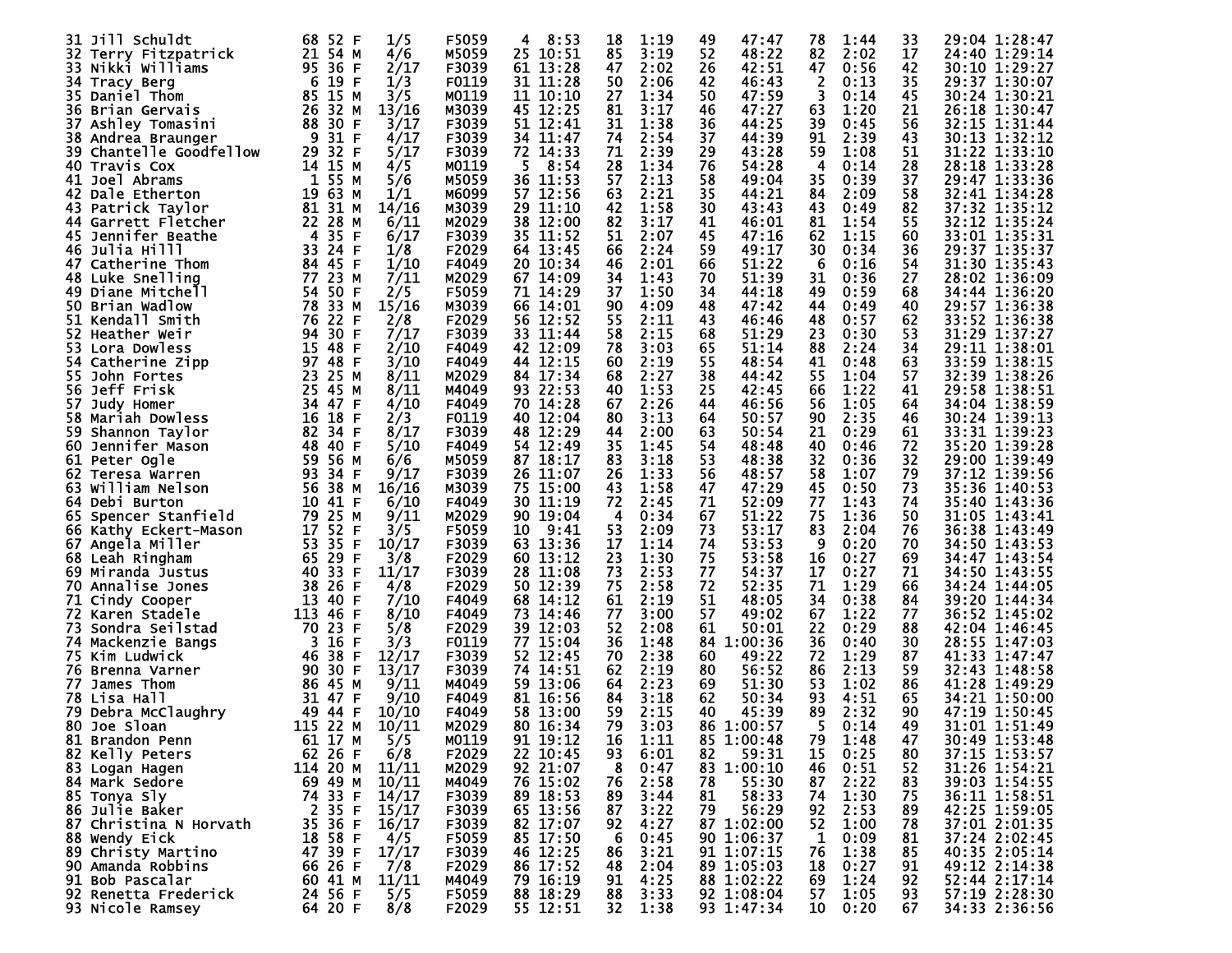### **Individual Results By Division**

| MALE AGE GROUP: 01 TO 19                                                                                                                                                                                                                                      |                                                                                                                        |                                                                                                                                                            |            |
|---------------------------------------------------------------------------------------------------------------------------------------------------------------------------------------------------------------------------------------------------------------|------------------------------------------------------------------------------------------------------------------------|------------------------------------------------------------------------------------------------------------------------------------------------------------|------------|
| 1 Jacob Howard                                                                                                                                                                                                                                                | 17 1:21:38                                                                                                             | 4 Travis Cox                                                                                                                                               | 15 1:33:28 |
| 2 Peter McMillan                                                                                                                                                                                                                                              | 19 1:25:00                                                                                                             | 5 Brandon Penn                                                                                                                                             | 17 1:53:48 |
| 3 Daniel Thom                                                                                                                                                                                                                                                 | 15 1:30:21                                                                                                             |                                                                                                                                                            |            |
| FEMALE AGE GROUP: 01 TO 19                                                                                                                                                                                                                                    |                                                                                                                        |                                                                                                                                                            |            |
| 1 Tracy Berg                                                                                                                                                                                                                                                  | 19 1:30:07                                                                                                             | 3 Mackenzie Bangs                                                                                                                                          | 16 1:47:03 |
| 2 Mariah Dowless                                                                                                                                                                                                                                              | 18 1:39:13                                                                                                             |                                                                                                                                                            |            |
| MALE AGE GROUP: 20 TO 29                                                                                                                                                                                                                                      |                                                                                                                        |                                                                                                                                                            |            |
| 1 Andrew Wimer<br>1 Andrew Wimer<br>2 Chris Clancy<br>3 Sean Kovensky<br>4 Paul Hynes<br>5 Michael Lofton<br>22 1:13:44<br>5 Michael Lofton<br>22 1:15:41                                                                                                     | 25 1:07:52                                                                                                             | 9 1:36:09<br>8 John Fortes<br>9 Spencer Stanfield<br>25 1:38:26<br>9 Spencer Stanfield<br>25 1:43:41<br>22 1:51:49<br>20 1:54:21                           |            |
|                                                                                                                                                                                                                                                               |                                                                                                                        |                                                                                                                                                            |            |
|                                                                                                                                                                                                                                                               |                                                                                                                        |                                                                                                                                                            |            |
|                                                                                                                                                                                                                                                               |                                                                                                                        | 10 Joe Sloan                                                                                                                                               |            |
|                                                                                                                                                                                                                                                               |                                                                                                                        | 11 Logan Hagen                                                                                                                                             |            |
| 6 Garrett Fletcher                                                                                                                                                                                                                                            | 28 1:35:24                                                                                                             |                                                                                                                                                            |            |
| FEMALE AGE GROUP: 20 TO 29                                                                                                                                                                                                                                    |                                                                                                                        | 5 Sondra Seilstad<br>Dotars                                                                                                                                |            |
| 1 Julia Hilll                                                                                                                                                                                                                                                 | 24 1:35:37                                                                                                             |                                                                                                                                                            | 23 1:46:45 |
| 2 Kendall Smith                                                                                                                                                                                                                                               |                                                                                                                        |                                                                                                                                                            | 26 1:53:57 |
| 3 Leah Ringham                                                                                                                                                                                                                                                | $\begin{array}{r} 22 \overline{)} 1:36:38 \\ 29 \overline{)} 1:43:54 \\ 26 \overline{)} 1:44:05 \end{array}$           | 7 Amanda Robbins<br>8 Nicole Ramsey                                                                                                                        | 26 2:14:38 |
| 4 Annalise Jones                                                                                                                                                                                                                                              |                                                                                                                        |                                                                                                                                                            | 20 2:36:56 |
| MALE AGE GROUP: 30 TO 39                                                                                                                                                                                                                                      |                                                                                                                        |                                                                                                                                                            |            |
| E AGE GROUP: 30 TO 39<br>1 Brent Goodfellow<br>2 Wayne Sisson<br>37 1:11:32<br>3 Michael Vetter<br>38 1:19:14<br>4 Leroy Lee<br>5 Eric Bell<br>6 Brian Joynt<br>7 Ed Clarkson<br>7 Ed Clarkson<br>89 1:22:28<br>7 Ed Clarkson<br>89 1:22:55<br>81 1:22:55<br> |                                                                                                                        | <b>9 Joe Lee<br/>10 Brian Gulka<br/>11 Ben Ng<br/>12 Mike McGowan<br/>13 Brian Gervais<br/>14 Patrick Taylor<br/>15 Brian Wadlow<br/>16 William Nelson</b> | 38 1:24:15 |
|                                                                                                                                                                                                                                                               |                                                                                                                        |                                                                                                                                                            | 38 1:26:08 |
|                                                                                                                                                                                                                                                               |                                                                                                                        |                                                                                                                                                            | 34 1:26:25 |
|                                                                                                                                                                                                                                                               |                                                                                                                        |                                                                                                                                                            | 33 1:27:54 |
|                                                                                                                                                                                                                                                               |                                                                                                                        |                                                                                                                                                            | 32 1:30:47 |
|                                                                                                                                                                                                                                                               |                                                                                                                        |                                                                                                                                                            | 31 1:35:12 |
|                                                                                                                                                                                                                                                               |                                                                                                                        |                                                                                                                                                            | 33 1:36:38 |
|                                                                                                                                                                                                                                                               |                                                                                                                        |                                                                                                                                                            | 38 1:40:53 |
| FEMALE AGE GROUP: 30 TO 39                                                                                                                                                                                                                                    |                                                                                                                        |                                                                                                                                                            |            |
| 1 Angela Smith 30 10 39<br>1 Angela Smith 38 1:18:23<br>2 Nikki Williams 36 1:29:27<br>3 Ashley Tomasini 30 1:31:44<br>4 Andrea Braunger 31 1:32:12<br>5 Chantelle Goodfellow 32 1:33:10<br>6 Jennifer Beathe 35 1:35:31<br>7 Heather weir 3                  |                                                                                                                        | 10 Angela Miller<br>11 Miranda Justus<br>12 Kim Ludwick<br>13 Brenna Varner<br>14 Tonya Sly<br>15 Julie Baker                                              | 35 1:43:53 |
|                                                                                                                                                                                                                                                               |                                                                                                                        |                                                                                                                                                            | 33 1:43:55 |
|                                                                                                                                                                                                                                                               |                                                                                                                        |                                                                                                                                                            | 38 1:47:47 |
|                                                                                                                                                                                                                                                               |                                                                                                                        |                                                                                                                                                            | 30 1:48:58 |
|                                                                                                                                                                                                                                                               |                                                                                                                        |                                                                                                                                                            | 33 1:58:51 |
|                                                                                                                                                                                                                                                               |                                                                                                                        |                                                                                                                                                            | 35 1:59:05 |
|                                                                                                                                                                                                                                                               |                                                                                                                        | 16 Christina N Horvath                                                                                                                                     | 36 2:01:35 |
|                                                                                                                                                                                                                                                               |                                                                                                                        | 17 Christy Martino                                                                                                                                         | 39 2:05:14 |
| 9 Teresa Warren                                                                                                                                                                                                                                               | 34 1:39:56                                                                                                             |                                                                                                                                                            |            |
| MALE AGE GROUP: 40 TO 49                                                                                                                                                                                                                                      |                                                                                                                        |                                                                                                                                                            |            |
| 1 Pete Slocum                                                                                                                                                                                                                                                 | $\begin{array}{c} \hline \text{42 1:13:09} \\ \text{40 1:14:45} \\ \text{49 1:15:21} \\ \text{42 1:15:41} \end{array}$ | 7 Joe Van Veldhuizen<br>8 Jeff Frisk<br>9 James Thom<br>10 Mark Sedore                                                                                     | 40 1:21:32 |
| 2 Charles Boyd                                                                                                                                                                                                                                                |                                                                                                                        |                                                                                                                                                            | 45 1:38:51 |
| 3 Roger Nyquist                                                                                                                                                                                                                                               |                                                                                                                        |                                                                                                                                                            | 45 1:49:29 |
| 4 David Mittman                                                                                                                                                                                                                                               |                                                                                                                        |                                                                                                                                                            | 49 1:54:55 |
| 5 Brian Kier                                                                                                                                                                                                                                                  | 43 1:19:47                                                                                                             | 11 Bob Pascalar                                                                                                                                            | 41 2:17:14 |
| 6 Darrin McLaughlin                                                                                                                                                                                                                                           | 45 1:21:12                                                                                                             |                                                                                                                                                            |            |
| FEMALE AGE GROUP: 40 TO 49                                                                                                                                                                                                                                    |                                                                                                                        |                                                                                                                                                            |            |
| 10m<br>8<br>8<br>9 1.38:01<br>9 1.38:15<br>9 1.38:15<br>9 1.38:15<br>1 Catherine Thom                                                                                                                                                                         |                                                                                                                        | 6 Debi Burton                                                                                                                                              | 41 1:43:36 |
| 2 Lora Dowless                                                                                                                                                                                                                                                |                                                                                                                        | 7 Cindy Cooper                                                                                                                                             | 40 1:44:34 |
| 3 Catherine Zipp                                                                                                                                                                                                                                              |                                                                                                                        |                                                                                                                                                            | 46 1:45:02 |
| 4 Judy Homer                                                                                                                                                                                                                                                  |                                                                                                                        | 8 Karen Stadele<br>9 Lisa Hall<br>9 Lisa Hall                                                                                                              | 47 1:50:00 |
| 5 Jennifer Mason                                                                                                                                                                                                                                              | 40 1:39:28                                                                                                             | 10 Debra McClaughry                                                                                                                                        | 44 1:50:45 |
| MALE AGE GROUP: 50 TO 59                                                                                                                                                                                                                                      |                                                                                                                        |                                                                                                                                                            |            |
| 1 Jess Hickerson                                                                                                                                                                                                                                              | 57 1:09:06                                                                                                             | 4 Terry Fitzpatrick                                                                                                                                        | 54 1:29:14 |
| 2 Mark Bidwell                                                                                                                                                                                                                                                | 50 1:14:41                                                                                                             | 5 Joel Abrams                                                                                                                                              | 55 1:33:36 |
| 3 Dennis Thomas                                                                                                                                                                                                                                               | 51 1:17:26                                                                                                             | 6 Peter Ogle                                                                                                                                               | 56 1:39:49 |
| FEMALE AGE GROUP: 50 TO 59                                                                                                                                                                                                                                    |                                                                                                                        |                                                                                                                                                            |            |
| 1 Jill Schuldt                                                                                                                                                                                                                                                | 52 1:28:47                                                                                                             | 4 Wendy Eick                                                                                                                                               | 58 2:02:45 |
| 2 Diane Mitchell                                                                                                                                                                                                                                              | 50 1:36:20                                                                                                             | 5 Renetta Frederick                                                                                                                                        | 56 2:28:30 |
| 3 Kathy Eckert-Mason                                                                                                                                                                                                                                          | 52 1:43:49                                                                                                             |                                                                                                                                                            |            |
| MALE AGE GROUP: 60 TO 69                                                                                                                                                                                                                                      |                                                                                                                        |                                                                                                                                                            |            |
| 1 Dale Etherton                                                                                                                                                                                                                                               | 63 1:34:28                                                                                                             |                                                                                                                                                            |            |
|                                                                                                                                                                                                                                                               |                                                                                                                        |                                                                                                                                                            |            |